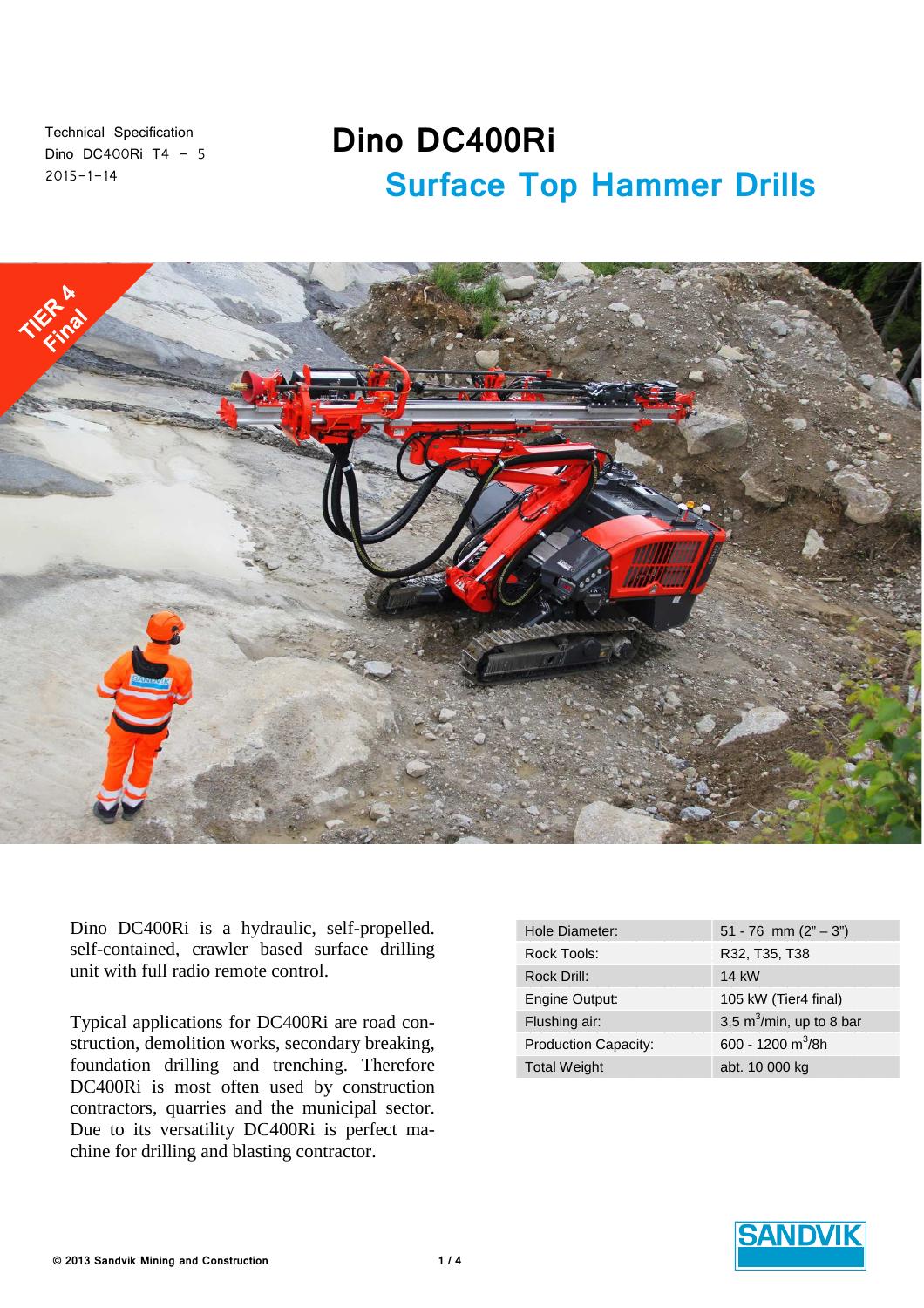# **Dino DC400Ri**

## **STANDARD COMPONENTS**

| Rock drill RD414                                                      |
|-----------------------------------------------------------------------|
| Feed CF400                                                            |
| Rod handler; One rod add                                              |
| Boom DB410; articulated                                               |
| Carrier, track mounted                                                |
| Power pack; diesel engine, hydraulic pumps and on-board<br>compressor |
| Dust collector; DC400                                                 |
| Control system; radio remote control                                  |
| Hydraulic system, electric load sensing                               |
| Gauge Set; For rock drill accumulators                                |
| Manuals; 1 x paper copy                                               |
| Manuals: 1 x CD-ROM (Toolman)                                         |

| Standard features:                   |
|--------------------------------------|
| Hose reel                            |
| Real time rock drill position        |
| Stainless steel strips for feed      |
| Safety cage for feed (After 12/2014) |
| Pressure filter for percussion line  |
| Torque control                       |
| Led Lights 6 pcs                     |
| Oil heating circulation              |
| Flushing control automatics          |
| Shutdown of suction for waterholes   |

### **SELECTION OF OPTIONS**

| $\mathbf 1$           | Spirit level angle indicator                                    |
|-----------------------|-----------------------------------------------------------------|
| $\mathcal{P}_{\cdot}$ | TIM 5200 for vertical holes                                     |
| 3.                    | TIM 5300 for vertical holes and depth measuring                 |
| 4.                    | TIM 6300 inclined holes, depth measuring and GPS<br>aiming      |
| 5.                    | TIM 6500 inclined holes, depth measuring, laser level<br>and GP |
| 6.                    | Kit for alternative steels, each                                |
| 7 <sup>2</sup>        | SLU based thread greasing                                       |
| 8.                    | Central lubrication system Sandvik                              |

- 9. Electric fuel filling pump
- 10. Hydraulic winch

# **THE JAWS FOR DRILL STEELS**

| Drill steel type | <b>Drill steel diameter</b> | Recommended<br>hole diameter |
|------------------|-----------------------------|------------------------------|
| R32              | R32 / 32 mm                 | $51 - 76$ mm                 |
| T35              | T35 / 39 mm                 | $54 - 76$ mm                 |
| T38              | $T38 / 39$ mm               | $64 - 76$ mm                 |

- 11. Fuel powered heater for engine, SLU and water tank
- 12. Flap feeder for dust collector
- 13. Grinder Sandvik RG400
- 14. Spare radio remote transmitter
- 15. First service kit for DC400
- 16. Special tools for RD414, field kit
- 17. SanRemo select level from extra item